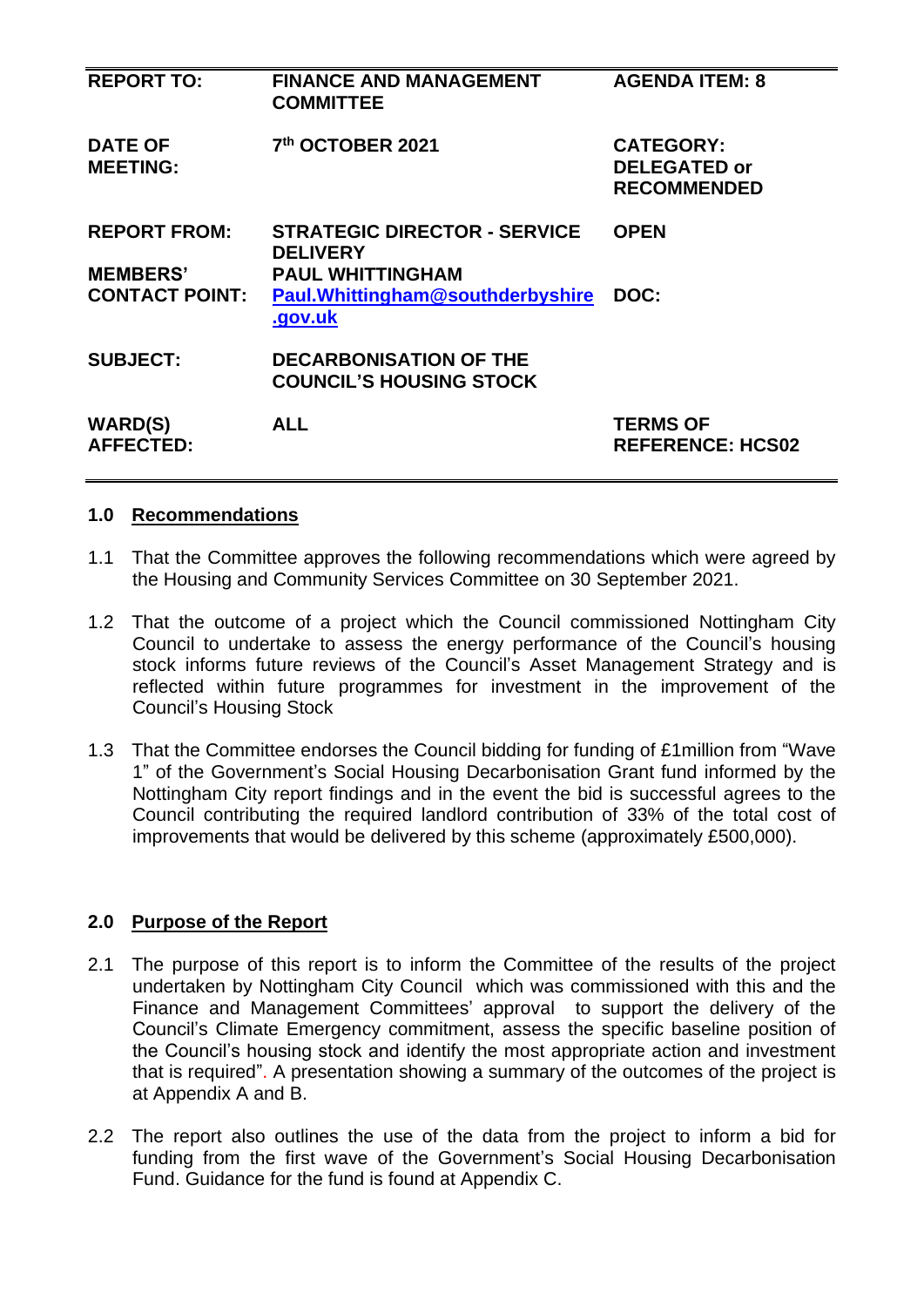# **3.0 Executive Summary**

- 3.1 Nottingham City Council wase commissioned by the Council with the support of this Committee to conduct six hundred Energy Performance Certificate surveys of Council homes and provide an indication of their condition and the investment necessary to improve their energy efficiency and reduce their carbon footprint.
- 3.2 Additional funding was awarded to Nottingham City Council by the Department for Business Energy and Industrial Strategy (BEIS) which allowed for an additional one hundred properties to be added to the survey.
- 3.3 The survey work has been completed despite some issues with regard to gaining access to tenant's homes during the various lockdown periods associated with the Covid-19 pandemic, and a detailed report with recommendations and cost implications has been provided. A summary of the report is attached at Appendix A.
- 3.4 In August 2021, the Government published the funding regime and guidance for "Wave One "of its Social Housing Decarbonisation Fund(SHDF). The data provided by Nottingham City Council will be used to inform a bid to this fund.

# **4.0 Detail**

|  |                                                             |  |  |  | 4.1 Energy Performance Certificates (EPC) were completed for 700 Council-owned |
|--|-------------------------------------------------------------|--|--|--|--------------------------------------------------------------------------------|
|  | homes. The high-level results are shown in the table below. |  |  |  |                                                                                |

| <b>EPC</b>   | <b>NUMBER</b> | % OF SAMPLE |
|--------------|---------------|-------------|
| A            |               |             |
| B            |               | 0.2         |
| C            | 468           | 67          |
|              | 205           | 29          |
| Е            | 24            | 3           |
|              | n             | 0.4         |
| <b>TOTAL</b> | 700           | 100         |

- 4.2 The majority of homes within the sample were found to be at EPC Level C or above which is testimony to the investment by the Council in elemental works such as insulation, double glazing and efficient boiler systems in recent years.
- 4.3 Within the sample there are, however, marked differences in the ratings of different types of properties as shown in the table below.

| <b>Property</b>    | <b>SAMPLE</b> | <b>EPCD</b> | <b>EPCE</b> | <b>EPCF</b> | % Below C |
|--------------------|---------------|-------------|-------------|-------------|-----------|
| <b>Bungalows</b>   | 176           | 95          | 12          |             | 61        |
| <b>Flats</b>       | 359           | 21          |             |             | 6         |
| Detached           |               |             | 0           |             | 100       |
| Houses             |               |             |             |             |           |
| Semi-              | 107           | 70          | 10          |             | 76        |
| detached           |               |             |             |             |           |
| <b>Houses</b>      |               |             |             |             |           |
| Terraced           | 45            | 15          |             |             | 38        |
| Houses             |               |             |             |             |           |
| <b>Maisonettes</b> | 12            | 3           |             |             | 25        |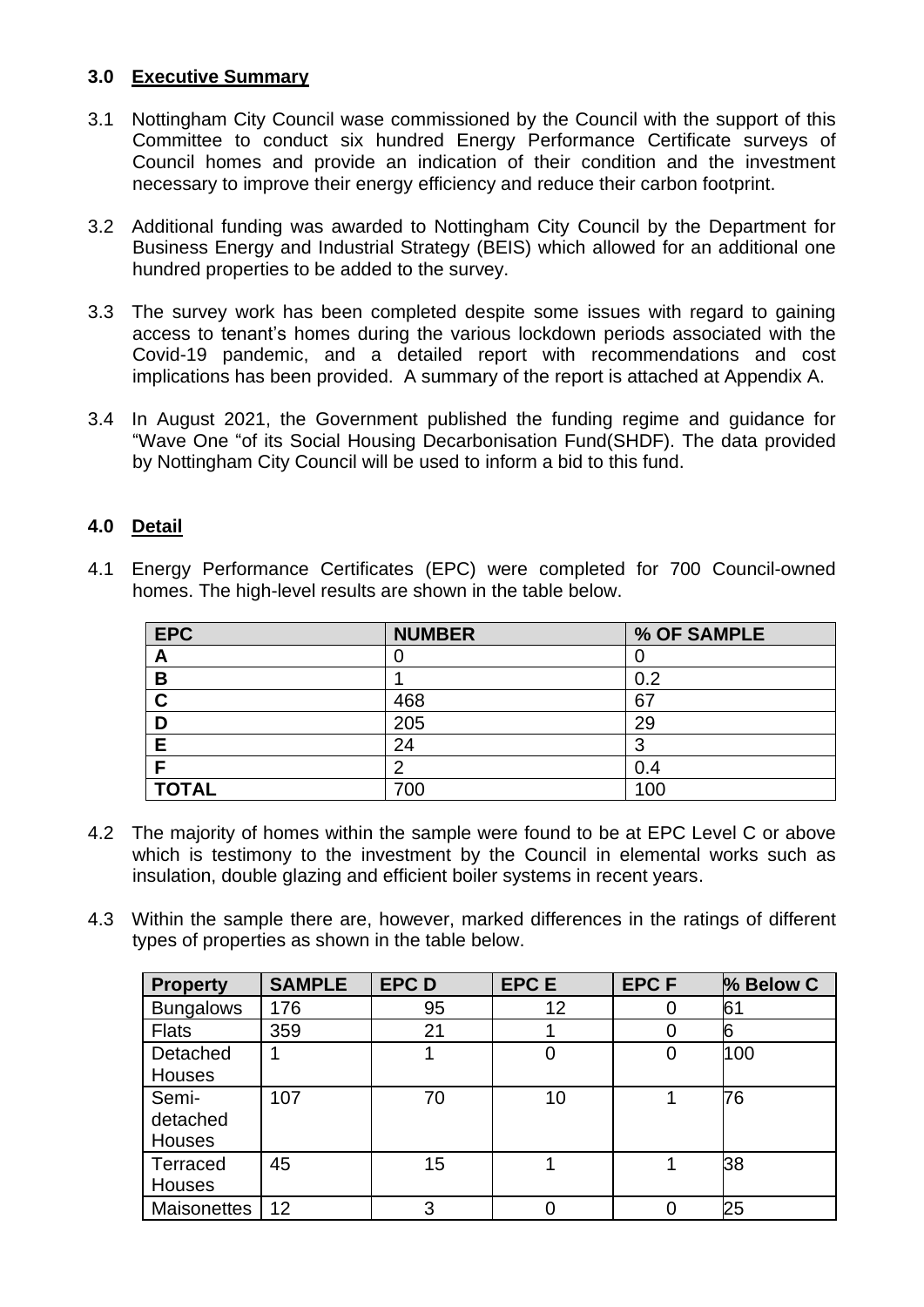| TAI<br>---<br>---<br>OC.<br>IVIAL | ---<br>u<br>∠∪ |  |  |  |
|-----------------------------------|----------------|--|--|--|
|-----------------------------------|----------------|--|--|--|

- 4.4 Generally, the sample shows that houses and bungalows have a lower energy efficiency rating than flats. This is likely to be due to their relative age and in some cases due to their non-traditional or system-built construction.
- 4.5 The survey identified a number of other key points regarding the overall condition of the stock which will impact current and future investment in retrofit measures to improve their energy efficiency:
	- 78% cavity wall construction
	- 67% pitched roof,
	- 699 double glazed properties (of varying conditions and ages)
	- 89% A-rated boilers, 5% storage heaters, 2% heat pumps
	- 94% gas fuelled, 5 % electricity, 1% other
- 4.6 A more detailed summary of the data is provided at Appendix A. This confirms that improvement work to lower rated (EPC Level D or Below) does have the potential to increase the rating of these properties to Level C or above.
- 4.7 Discussions with Nottingham City Council during the project and also the recently released SHDF Guidance have confirmed that whilst alternative sources of heating do provide a means of improving energy efficiency, the increase in investment in the fabric of buildings should be improved first. There is a risk, otherwise, that heating efficiencies will be lost through poorly insulated roofs, doors and windows, with the potential cost of increased fuel bills being borne by tenants. In addition, the market for the provision and maintenance of new and alternative source of heating does not yet have the capacity to deliver these works.
- 4.8 Consequently a "fabric first" approach is proposed to be followed at the outset, and this will be the basis of a bid for funding from the SHDF. The guidance for bids for this fund is attached at Appendix C. A preliminary self-assessment exercise has already been completed. This identifies the key requirements which must be addressed within the bid:
	- Stock data, analysis and selection of appropriate stock.
	- Project Team and expertise in delivering the bid and programme
	- Procurement and supply chain
	- Qualified and Accredited Team Members
	- Monitoring and evaluation methods post installation
	- Occupant engagement.
- 4.9 Preliminary work is being undertaken by the Housing Service with the Government's Social Housing Retrofit Accelerator Team, Turner Townsend. Once this work is complete then a bid must be submitted by 15 October 2021 with successful bids being awarded in January 2022. The project closes in January 2023 with the requirement that all works are complete by this date
- 4.10 Appendix A to this report contains an elemental and cost estimate of the type of works that are included within the "Fabric First Approach". The provision of improved insulation to roofs and floors has already been recognised. Of equal significance for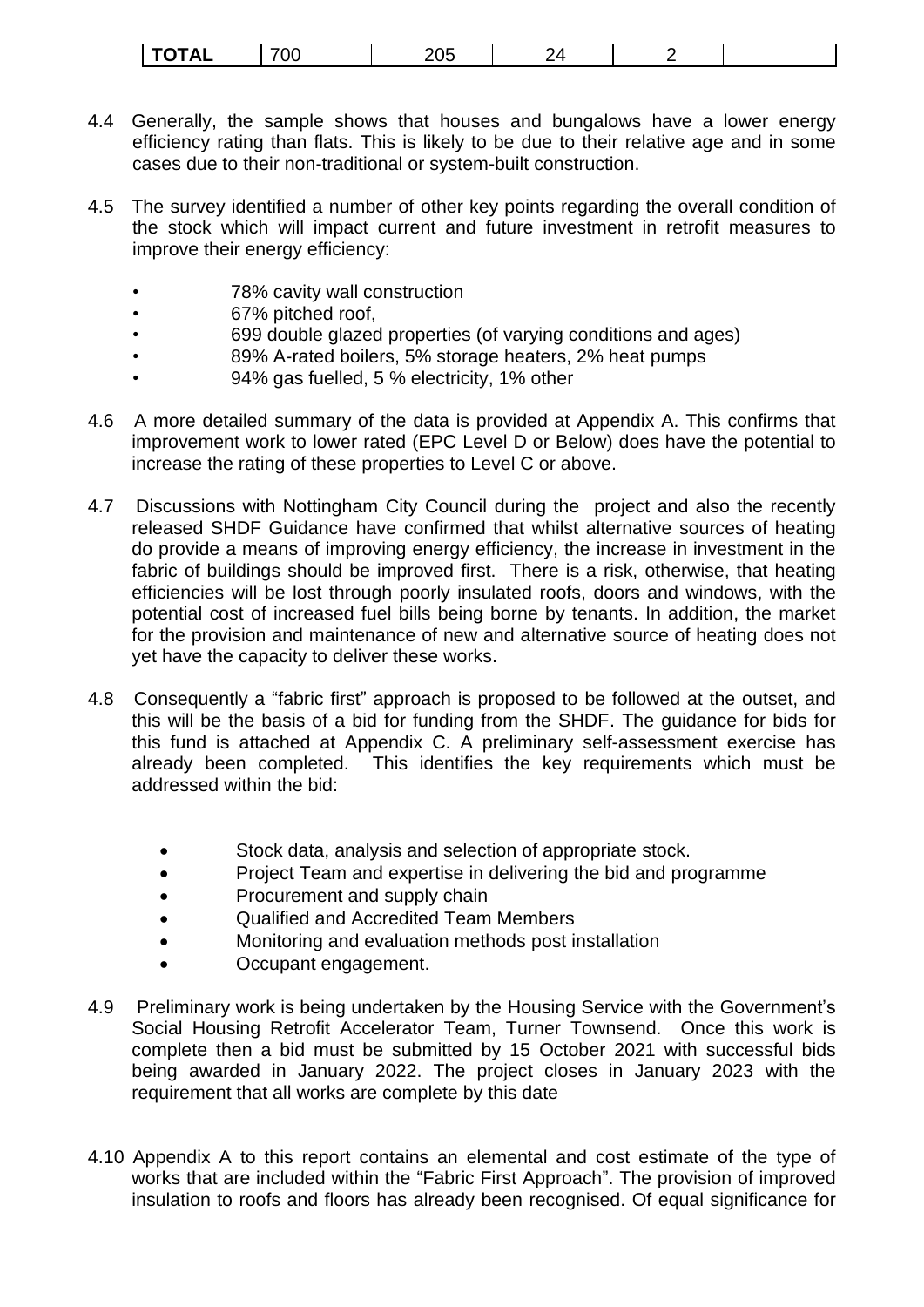the Council will be the replacement of double glazing in council homes with either triple glazed units or higher-grade double glazing.

- 4.11 The estimated average cost of the improvements necessary to achieve EPC Level C is c£15,000 per property and reflects the enhanced need for fabric first in advance of widescale changes in sources of heating.
- 4.12 The individual properties with the lowest EPC grading will be identified from the data provided by Nottingham City Council. This data will be extrapolated across the rest of the housing stock to identify properties of the same type. From this, one hundred of the lowest graded properties will be used to form the basis of the funding bid and subsequent improvement programme.

# **5.0 Financial Implications**

- 5.1 If successful, the bid for SHDF support will obtain 66% funding for the overall programme. The bid will be for £1million which will therefore require £500,000 landlord contribution to be provided by the Council.
- 5.2 This contribution would need to be met from the Housing Revenue Account Planned External Maintenance Budgets and major repair reserves subject to the approval of the Finance And Management Committee.

## **6.0 Corporate Implications**

### **Employment Implications**

6.1 An allowance is made within the SHDF funding for the administration of the scheme. This allowance will be used to extend the role of the Green Homes Grant project coordinator already employed by the Council to assist in the delivery of the Green Homes Grant – Local Authority Delivery Phases 1b and 2. If the Council is successful in also winning further funding under Green Homes Grant – Local Authority Delivery Phase 3 then additional project coordinator capacity will be employed.

### **Legal Implications**

6.2 The current "Whole House" contract with NOVUS already has scope for the delivery of major improvement works to Council properties. However, the initial term of this contract expires in July 2022 part way through the duration of the SHDF programme. This contract does include an extension clause. Any consideration regarding the potential to extend this would be the subject of a further report.

# **Corporate Plan Implications**

- 6.3 The contents of this report make a direct contribution to the aims of the Council's Corporate Plan to:
	- Tackle climate change Strive to make South Derbyshire District Council carbon neutral by 2030.
	- Work with residents, businesses and partners to reduce their carbon footprint
	- Promote health and wellbeing across the District.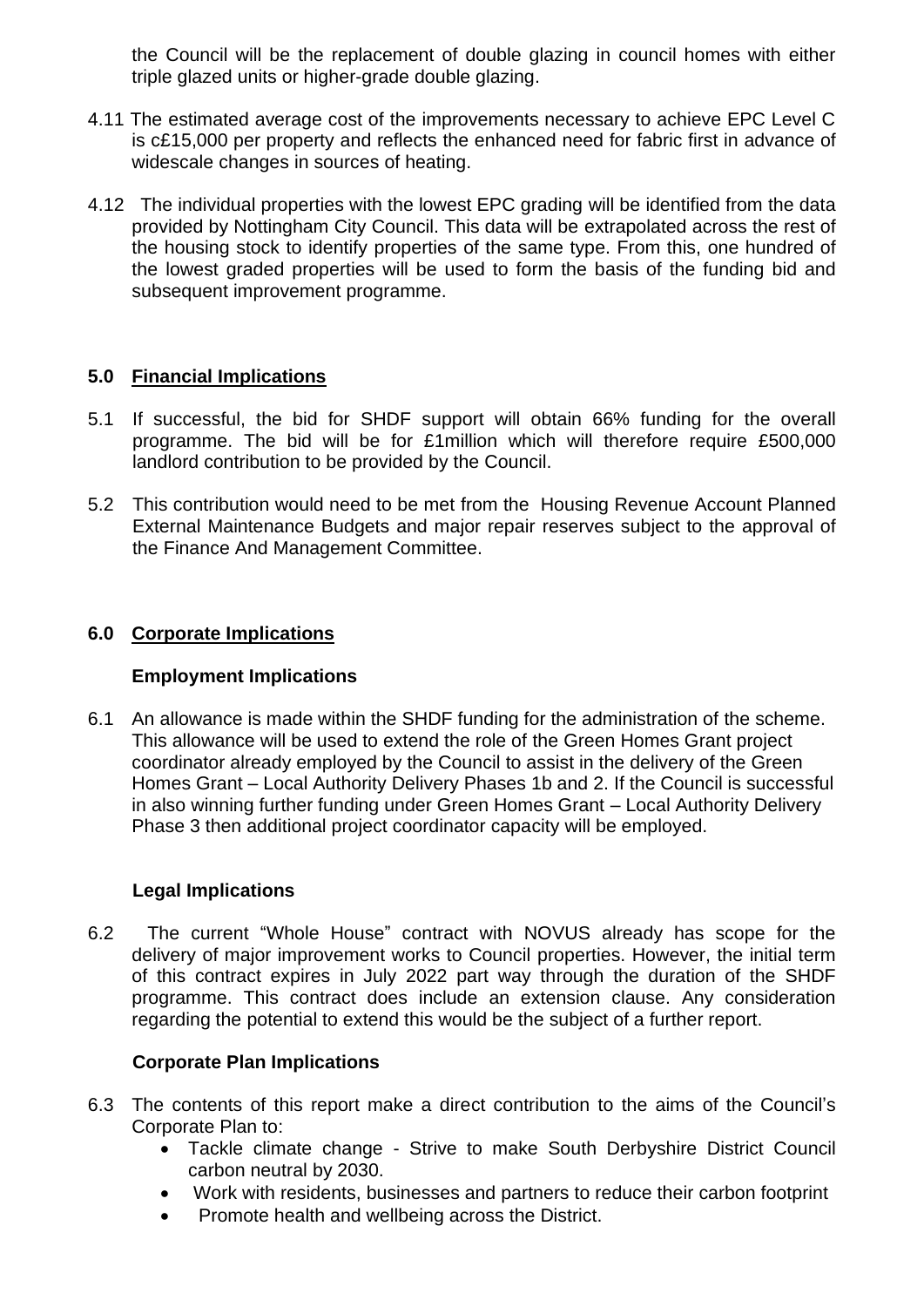Improve the condition of housing stock and public buildings.

# **Risk Impact**

6.4 The contents of this report make a direct contribution to mitigating the risk identified within the Corporate Risk register: Climate Emergency – The failure of the Council to achieve carbon neutrality for its operations by 2030 and carbon neutrality for the District by 2050.

# **7.0 Community Impact**

## **Consultation**

7.1 Council tenants have already been engaged in the project through their participation and cooperation with Nottingham City and Council staff in arranging surveys in their homes. A requirement of the bid is that there is a robust plan for customer engagement in the delivery of improvement works. It is anticipated that this duty will be shared between the Council and the contractor delivering the works.

# **Equality and Diversity Impact**

7.2 The contents of this report will assist in ensuring that homes for tenants including those with Protected Characteristics will be more energy efficient, improving their health and wellbeing.

## **7.3 Social Value Impact**

7.4 The potential outcomes of the successful delivery of insulation and improvement plans could have a positive effect on the health and well being of tenants through the provision of homes that are affordable to manage for tenants.

# **Environmental Sustainability**

7.5 The provision of homes that reduce the amount of energy required to heat them and consequently the carbon footprint of these homes provides an environmentally sustainable housing stock for the future.

# **8.0 Conclusions**

- 8.1 The work completed by Nottingham City Council has successfully provided the foundation on which the Council can build the future investment plans to deliver more energy and carbon efficient homes for the future.
- 8.2 Delivering this work without external funding would be difficult and the Council should pursue funding bids either individually or in partnership with other providers to achieve its ambitions where available.

# **9.0 Background Papers**